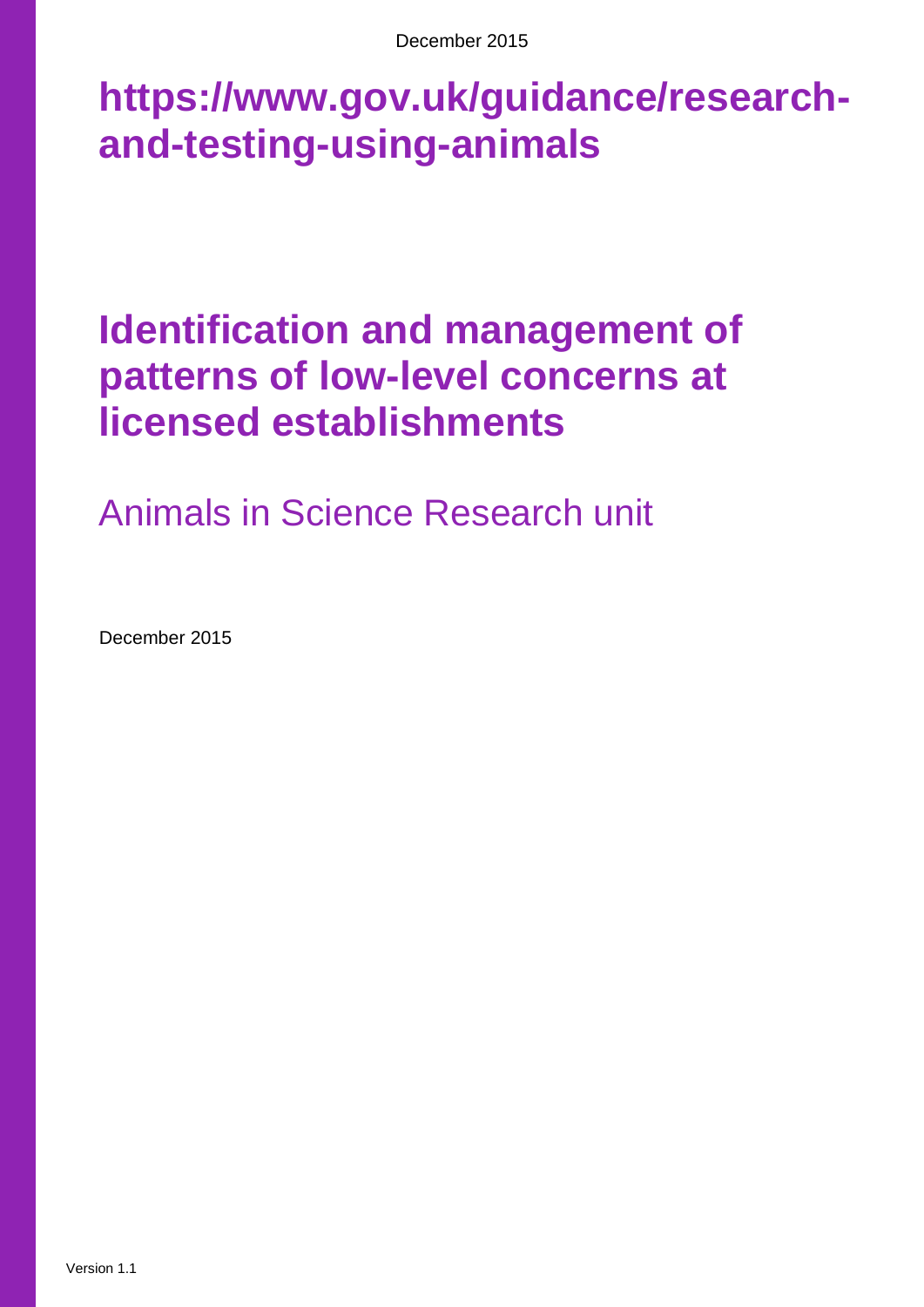### **Contents**

| <b>Section</b>                                                                                                                             | Page |
|--------------------------------------------------------------------------------------------------------------------------------------------|------|
| 1. Aim and scope                                                                                                                           | 3    |
| 2. Background                                                                                                                              | 3    |
| 3.<br>Ongoing monitoring<br>3.1 Pre-inspection review<br>3.2 Inspection<br>3.3 Post-inspection review                                      | 4    |
| 4. Action to be taken<br>4.1 Identification of a pattern of low-level concerns<br>4.2 Implementing an action plan<br>4.3 Escalation action | 6    |
| 5. Desired outcomes                                                                                                                        | 9    |
| Glossary                                                                                                                                   | 10   |
| Appendix A – Examples of indicators of low-level concerns                                                                                  | 11   |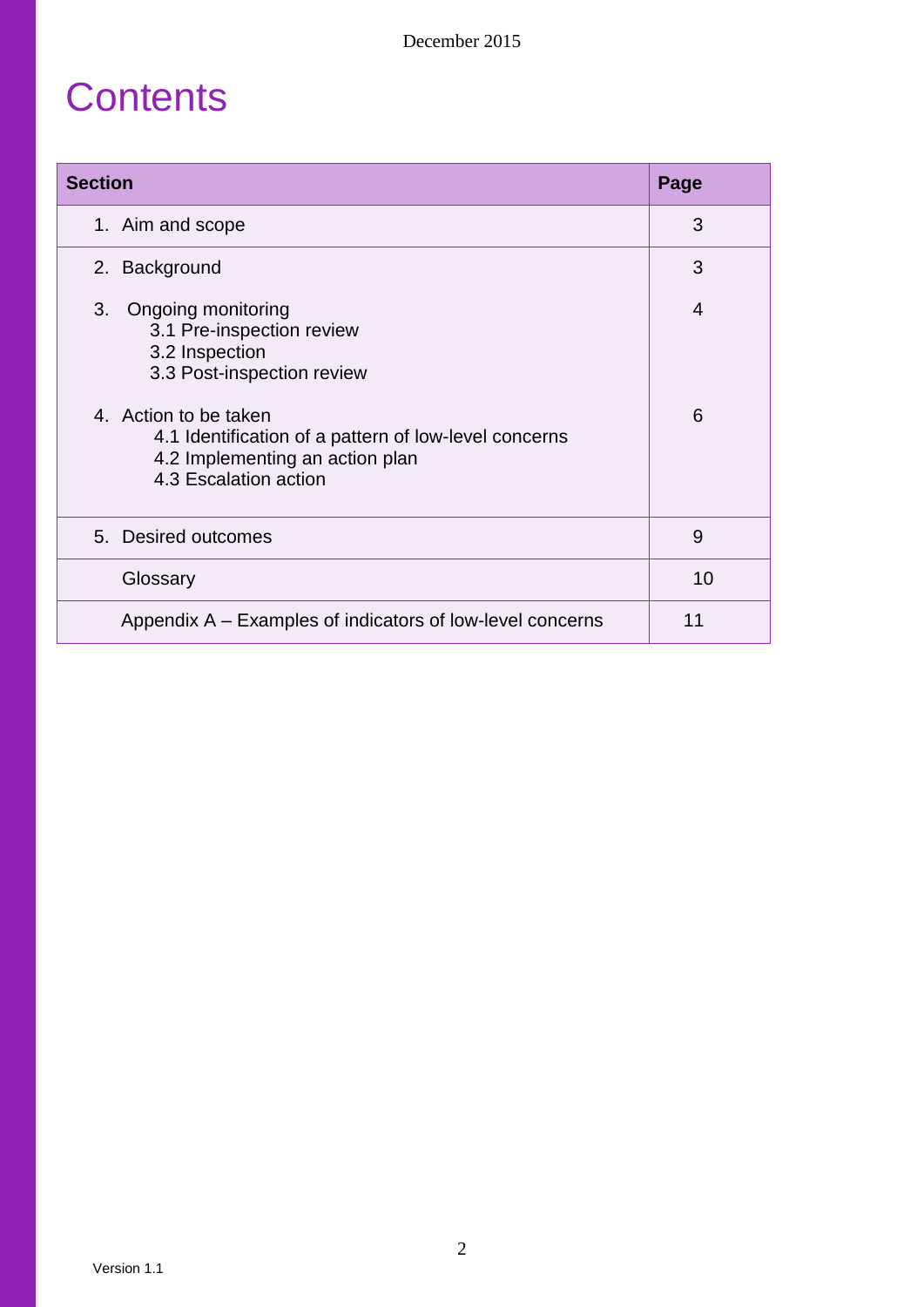# 1. Aim and scope

All establishments that use animals in research, under the authority of licences granted under the terms of the Animals (Scientific Procedures) Act 1986, have a duty to be compliant with the requirements of the Act. Compliance is the responsibility of licensees and is monitored and assured by a proportionate regime of inspection from the Home Office.

In 2014 the Animals in Science Committee (ASC) published a report into *Lessons to be learnt, for duty holders and the regulator, from reviews and investigations into non-compliance<sup>1</sup>* . The report demonstrated that achieving the requirement of compliance is not just about knowing what one has to comply with, but is determined by a more complex mix of culture, good governance and process. Furthermore, the ASC identified that recognition of early indicators of poor compliance (patterns of low level concerns) would support the Inspectorate and also establishments in monitoring compliance frameworks.

This document provides information on indicators of compliance for establishment licence holders to use as part of their assessment of the effectiveness of their governance systems. It gives examples of indicators of good practice as well as indicators of low-level concerns which can be used to gauge whether an establishment is at risk of non-compliance.

This document describes the approach that is taken when inspectors identify low-level concerns. Such concerns are not of themselves breaches of the Animals (Scientific Procedures) Act (ASPA) or licence conditions but, taken together, form a pattern which could indicate that a management and/or welfare regime may have weaknesses which could pose an increased risk of non-compliance or adverse animal welfare. The intended outcome of our actions is to help establishments reduce those risks. By discussing patterns of low-levels concerns with the inspector, the key staff at an establishment can identify steps to strengthen their systems and processes as appropriate.

This document does not therefore deal with the action we take when non-compliance is identified or suspected, nor with isolated low-level concerns that are promptly remedied and do not form part of a pattern.

The document will be reviewed by December 2017.

# 2. Background

One of the statutory roles of an inspector is, at the direction of the Secretary of State, to report to the Secretary of State on licence authorities issued under the terms of ASPA and with the conditions attached thereto. One of the non-statutory roles of an inspector is to provide case-bycase advice to licensees on how non-compliance can be avoided and to promote a good culture of care at all establishments.

 $\overline{a}$ 1

[https://www.gov.uk/government/uploads/system/uploads/attachment\\_data/file/326003/ASClessonsToBeLearnt2Jul](https://www.gov.uk/government/uploads/system/uploads/attachment_data/file/326003/ASClessonsToBeLearnt2Jul14.pdf) [14.pdf](https://www.gov.uk/government/uploads/system/uploads/attachment_data/file/326003/ASClessonsToBeLearnt2Jul14.pdf)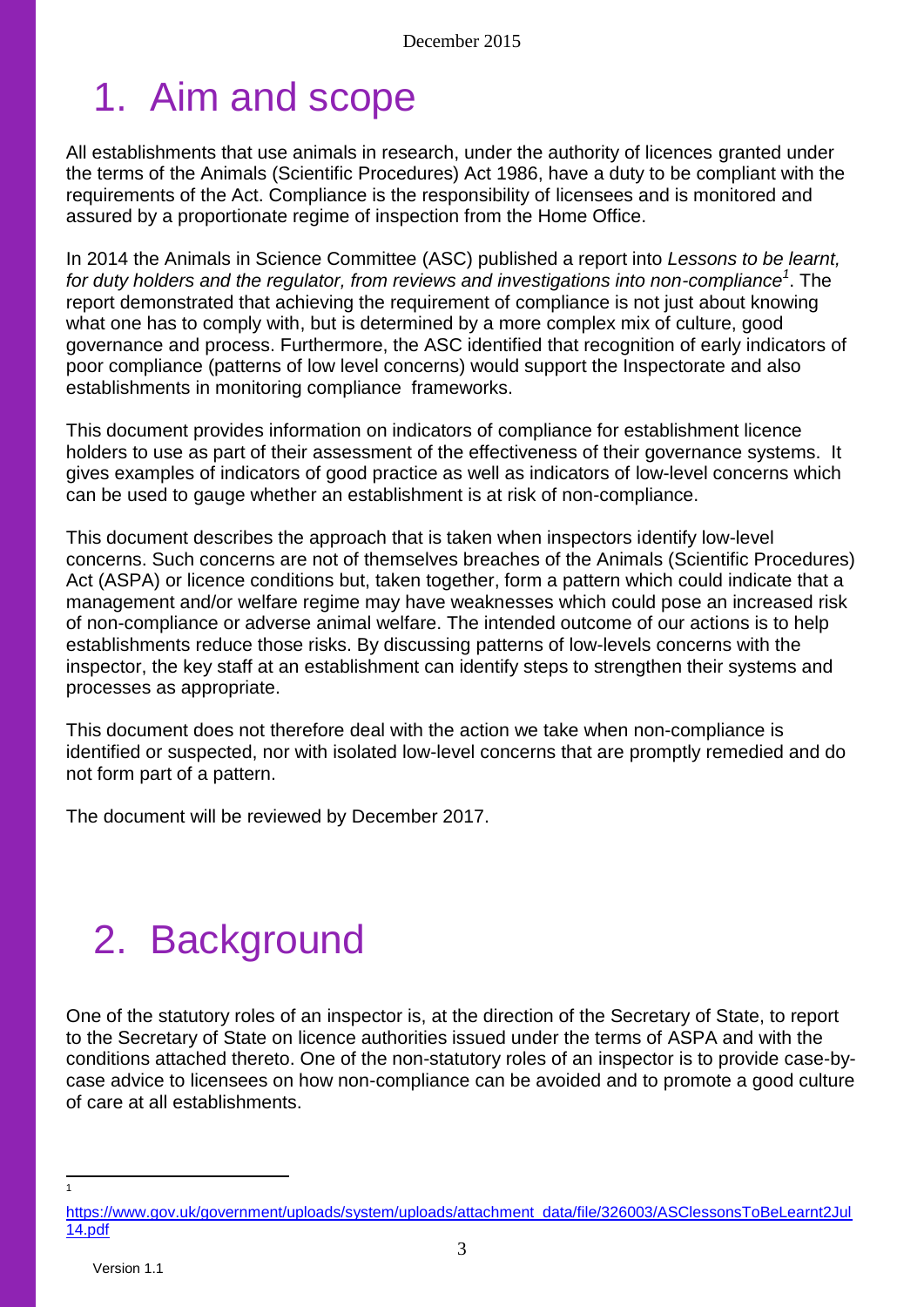#### December 2015

A good culture of care is an environment which is informed by societal expectations of respectful and humane attitudes towards animals used in research. Each establishment will have its own way of conveying its culture of care. However, all establishments are subject to similar governance and legal responsibilities under ASPA to deliver humane care.

The Inspectorate operates a risk-based approach to inspection, targeting additional resource where the risks are perceived to be high or increasing. In this context, 'risk' is considered to cover:

- $\bullet$  the risk of unnecessarily poor animal welfare;
- the risk of non-compliance with licence authorities;
- the risk of inadequate consideration of the 3Rs (Replacement, Reduction and Refinement);
- $\bullet$  the risk of a sub-optimal culture of care;

leading to:

- the risk of loss of public confidence in the regulatory system;
- the risk of poor quality science or failure to achieve the full benefits from the use of animals.

This document addresses recommendations made in the Animals in Science Committee (ASC) report published in July 2014 entitled, "Lessons to be learnt, for duty holders and the regulator, from reviews and investigations into non-compliance"<sup>2</sup>. In their report, the ASC recognised the difficulties for the regulator in addressing a pattern of low-level concerns at licensed establishments.

Operational instructions for the Inspectorate are maintained as a living document and are subject to regular review. The operational instructions align with and complement the processes described in this document.

# 3. Ongoing monitoring

### **3.1 Pre-inspection review**

When taking on responsibility for an establishment, inspectors review:

- previous visit reports for that establishment;
- notes prepared by the outgoing inspector and any other relevant documentation; and,
- any other relevant documents.

They also discuss the current and past risks of the establishment with the outgoing inspector. This process provides a fresh assessment of any patterns of low-level concerns that have been recorded.

Before undertaking an inspection visit, inspectors will review any concerns previously identified at recent inspections and determine the most appropriate inspection strategy to monitor progress with addressing the underlying issue.

 $\overline{a}$ 

<sup>&</sup>lt;sup>2</sup> <https://www.gov.uk/government/publications/lessons-to-be-learnt>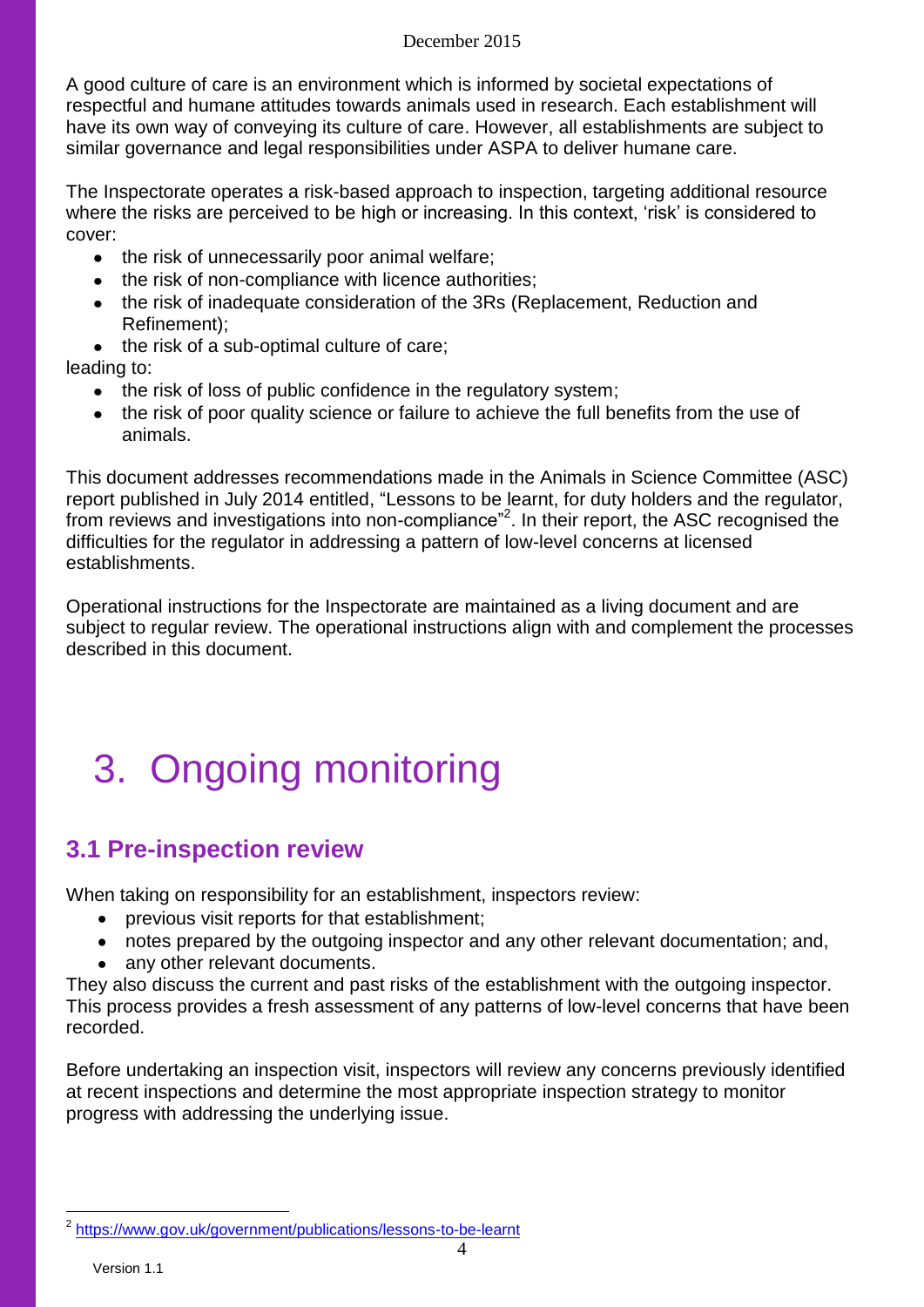Inspectors will regularly review patterns of low-level concerns for each establishment assigned to them, following up on how issues are being addressed at future visits and maintaining a dialogue with duty holders $^3$  as necessary.

### **3.2 Inspection**

Benchmarking for acceptable performance will follow requirements in the Guidance on the Operation of the Act<sup>4</sup> and the requirements and advice provided in the Code of Practice for the Housing and Care of Animals Bred, Supplied or Used for Scientific Purposes<sup>5</sup> and the controls within and standard conditions attached to licences issued under ASPA. Inspectors will also take account of current good practice in various aspects of ASPA-related business, including reference to guidance from other well-respected bodies, for example LASA, NC3Rs.

Inspectors consider many factors when assessing if there is an emerging trend or pattern of low-level concerns indicating an underlying, systemic problem. These include the factors described further in Appendix A which relate to:

- facilities and animal care;  $\bullet$
- staffing, training and competence;  $\bullet$
- conduct of regulated procedures;  $\bullet$
- record keeping;  $\bullet$
- effectiveness of the establishment's Animal Welfare and Ethical Review Body (AWERB);  $\bullet$ and,
- governance and communications.

Taken together, consideration of these factors will allow an assessment of the culture of care at an establishment. A pattern of low-level concerns suggesting a systemic weakness in one or more areas will be taken into account when assessing the risk of non-compliance at an establishment. This in turn informs the inspection resource assigned to that establishment.

### **3.3 Post-inspection review**

Whenever possible, inspectors discuss low-level concerns identified during the inspection directly with the appropriate role holder(s). This might be one of the named persons or a licence holder, depending on the nature of the concerns. If this conversation cannot take place during the visit then the inspector will telephone the appropriate person as soon as practicable afterwards. The inspector will confirm to appropriate staff that their concerns must be addressed.

For minor or isolated issues, the inspector targets future inspection visits to confirm progress with remedy. Where a pattern of low-level concerns has previously been identified and discussed, the inspector will provide verbal feedback on progress towards remedying the issue to the appropriate role holder(s).

 $\overline{a}$ 

 $3$  A duty holder is anyone with a responsibility under the Act (such as licence holders, animal care staff, named persons).

<sup>4</sup> <https://www.gov.uk/government/publications/operation-of-aspa>

<sup>5</sup> [https://www.gov.uk/government/publications/code-of-practice-for-the-housing-and-care-of-animals-bred-supplied](https://www.gov.uk/government/publications/code-of-practice-for-the-housing-and-care-of-animals-bred-supplied-or-used-for-scientific-purposes)[or-used-for-scientific-purposes](https://www.gov.uk/government/publications/code-of-practice-for-the-housing-and-care-of-animals-bred-supplied-or-used-for-scientific-purposes)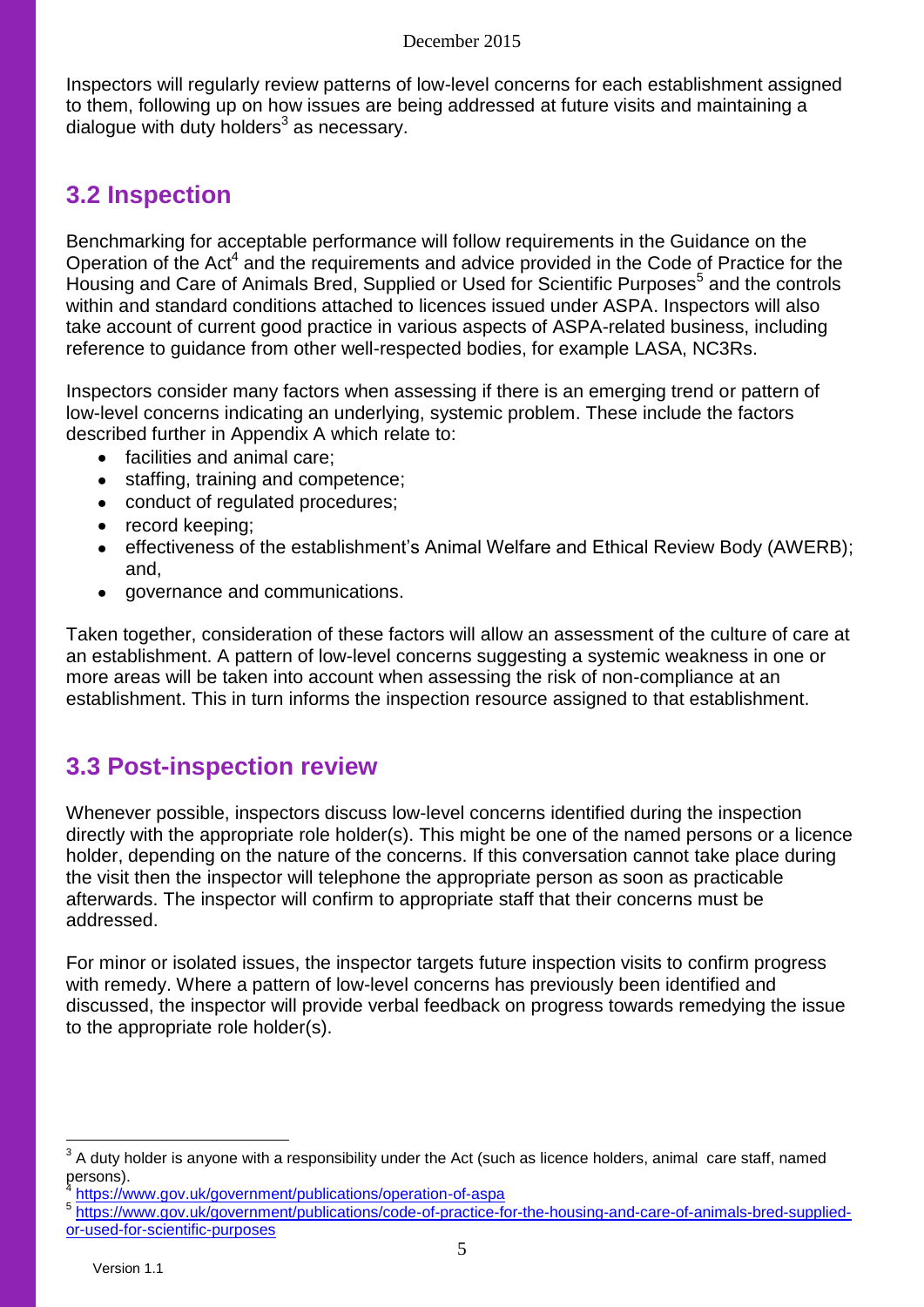# 4. Action to be taken

#### **4.1 Identification of a pattern of low-level concerns**

When a concern is identified, the inspector assigned to the establishment will assess if this represents an isolated failure to meet expected standards or, combined with previous concerns, indicates a systemic weakness. It is of particular importance to identify concerns about failings with respect to the establishment's standard of provision of care, the effectiveness of the AWERB and overall institutional culture regarding animal welfare and the 3Rs, including the exercise of effective strategic leadership.

The table at Appendix A will be used as a guide to relating issues identified to indicators of concerns. A "pattern of low-level concerns" is typically the discovery of three separate issues of concern indicating a weakness in the same factor at either a single visit or in subsequent visits within the same year.

Notwithstanding this, should a single issue be identified that may be detrimental to animal welfare the inspector will act without delay.

Careful consideration is required to determine the scale of the pattern of low-level concerns to ensure proportionate and timely action and to decide:

- whom at the establishment to approach and how:
- how to monitor agreed actions;
- what level of action to take; and,
- if the underlying factor is being satisfactorily addressed at the establishment.

If a pattern of low-level concerns is identified, this will usually be discussed with one of the Principal Inspectors (PIs) or other colleagues as appropriate to confirm consistency of approach.

Inspectorate management practice is to hold a risk review meeting quarterly, allowing consideration of the risks posed by patterns of low-level concerns at individual establishments in the context of concerns at other establishments nationally. This ensures that the remedial actions proposed are reasonable and consistent with requirements and expectations elsewhere in the UK and that resource is focused where it is most needed.

The typical decision will be to require the establishment licence (PEL) holder to develop and implement an action plan to address the concerns.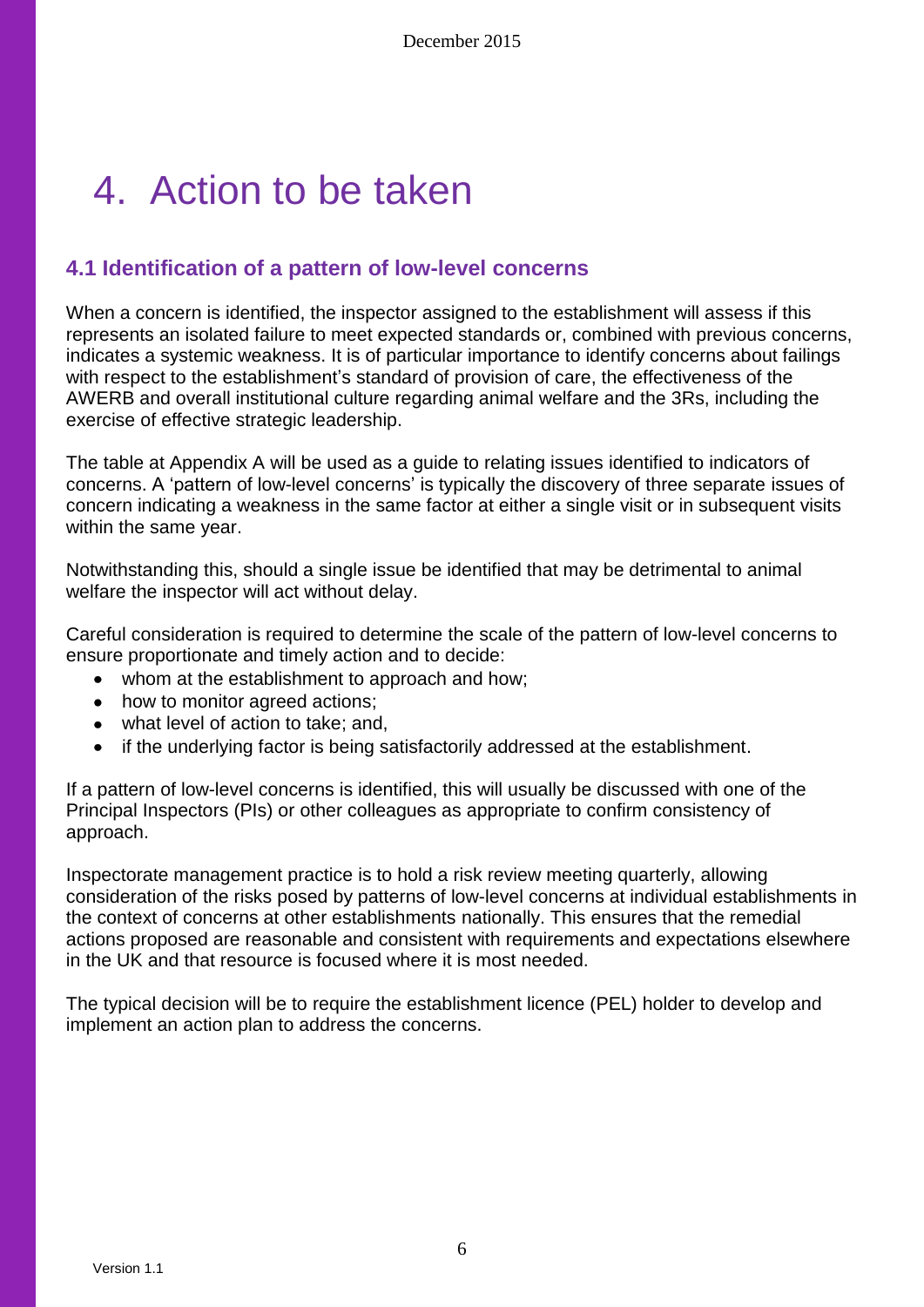#### **4.2 Implementing an action plan**

A typical action plan is:

- $\bullet$  discussion with PEL holder to review findings and discuss areas where PEL holder  $^6$ action is required;
- post-meeting communication: written confirmation of the issues identified and any agreed actions by the PEL holder, and agreed timescales;
- follow-up inspections at the establishment;
- review of outcomes with local role holders; and,
- record outcomes.

This process will usually result in the concerns being addressed, the underlying issues being remedied and a reduction in the establishment's risk of non-compliance or adverse animal welfare.

Rarely, if the establishment licence holder does not carry out appropriate remedial actions in the agreed, suitable timescale or the action fails to remedy the situation, then the assigned inspector will discuss with the Inspectorate management team (IMT) if the matter should be escalated further.

**ENECON EXECON EXECONSTMENT CONCONSTERNIES CONCONSTREES FOR THE EXECONSTREES FOR THE FORM**<br><sup>6</sup> In all cases where the PEL holder is specified in this document this includes the named person responsible for compliance (NPRC) where the licence is held by a corporate entity.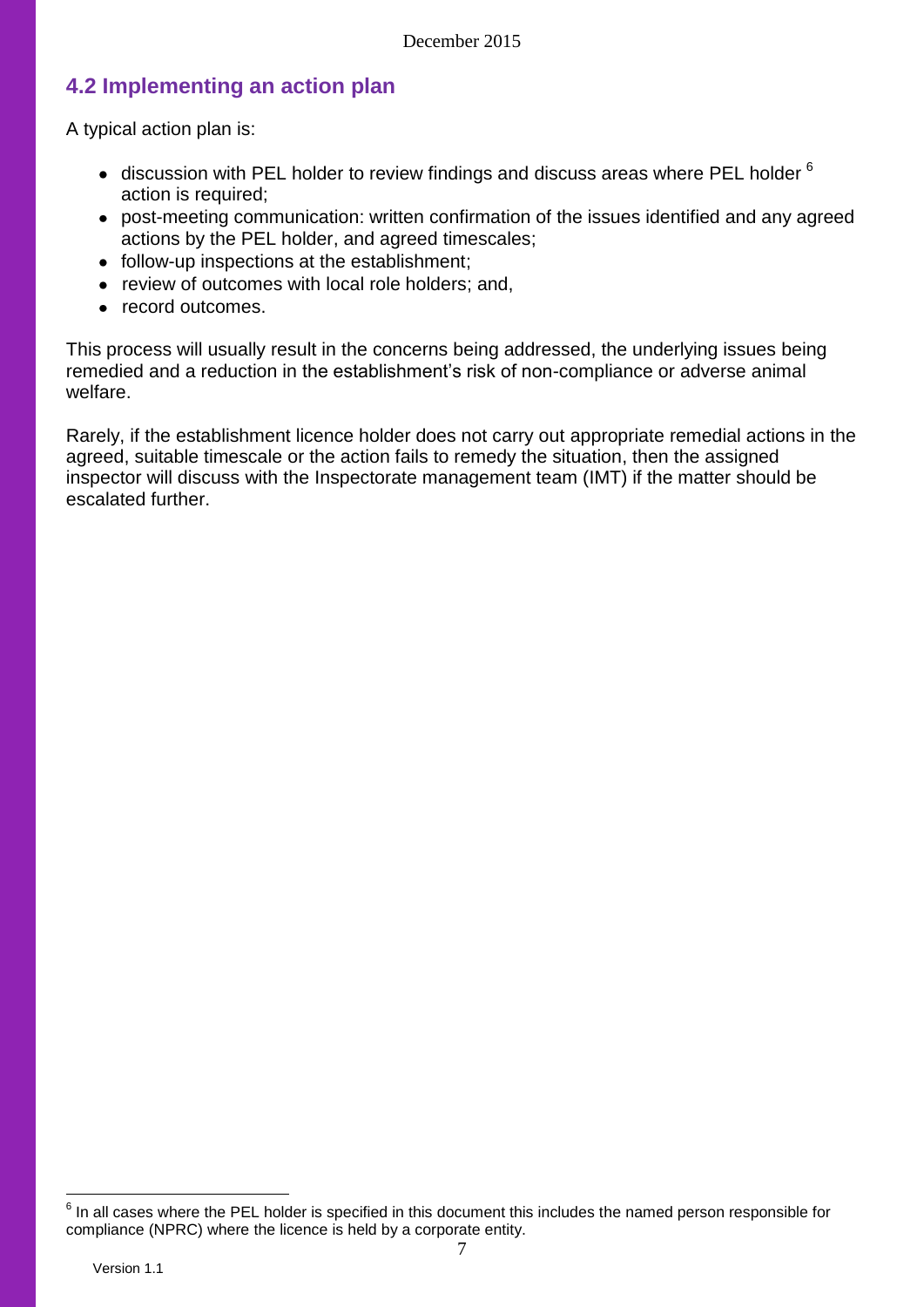#### **4.3 Escalation plan**

Figure 1: Summary of the escalation plan when a persisting pattern of low-level concerns is identified



Written report with recommendations Follow up with PEL holder/NPRC at appropriate intervals

An in-depth review is considered when there is a persisting or increasing pattern of low-level concerns at the establishment that has not been addressed satisfactorily by the establishment. This type of review will only be undertaken where the establishment does not deal with the Inspectorate's concerns in a timely manner and/or serious or multiple deficiencies in governance are identified.

If, as a result of the review, breaches of ASPA or licence conditions are clearly identified then a non-compliance investigation will be undertaken in consultation with the compliance team.

The in-depth review is led by a PI or other experienced inspector with knowledge of the establishment. The review process will formally identify any deficiencies in the establishment"s governance and the desired outcomes.

There are several stages in this process:

- review and analysis of information about the establishment, including compliance history;
- discussion of findings with the Chief Inspector (CI);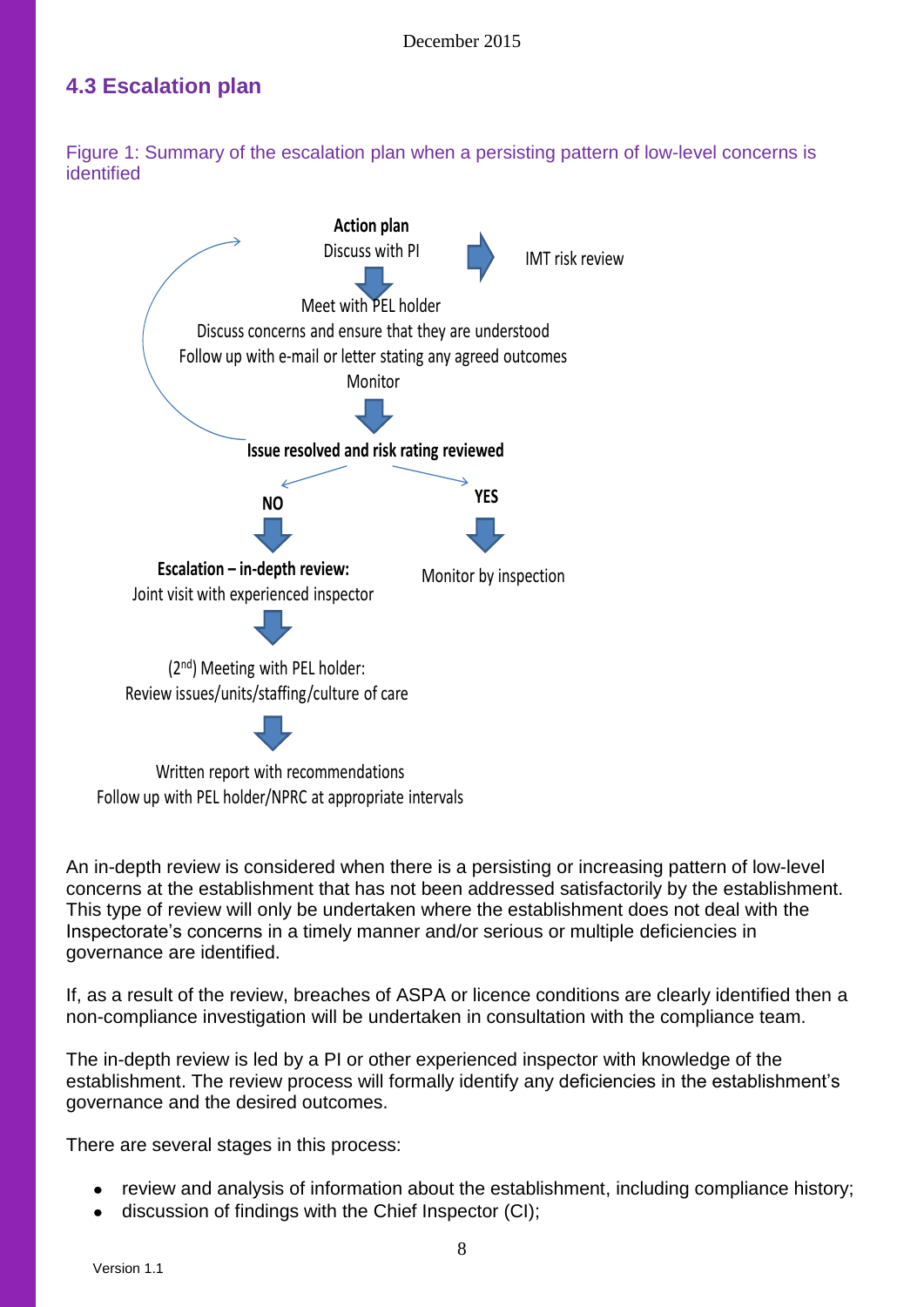#### December 2015

- joint or independent visit to establishment, if necessary, to assess findings and to  $\bullet$ reinforce to duty holders the nature and significance of the concerns;
- discussion with PEL holder and invitation of potential remedies;
- review of findings with CI;
- post-visit communication with the PEL holder to discuss findings and invite a response;
- follow up on PEL holder actions by assigned inspector at appropriate intervals to assess progress against the expected timeline for improvements.

# 5. Desired outcomes

The purpose of any action taken is to draw an establishment back from the brink of noncompliance, for the PEL holder to build competence at their establishment and to improve the resilience of their governance systems.

Outcomes from an action plan or in-depth review may include:

- the establishment achieves consistent good practice building high-quality internal  $\bullet$ processes and using quality assurance systems to ensure effectiveness;
- duty holders engage externally to keep abreast of good practice;  $\bullet$
- the PEL holder identifies where and how investment may be needed to achieve good standards of care and accommodation and actively seeks ways of achieving this;
- the PEL holder reviews the quality of governance structures and outcomes sometimes  $\bullet$ with external input;
- effectiveness of named persons is improved;  $\bullet$
- systems of communication improve sound internal frameworks of communication are developed to minimise the risks of non-compliance and to promote high standards of animal welfare; more effective communication with the Regulator; with others;
- there is effective promulgation of the 3Rs, making good use of the Named Information Officer and the AWERB;
- there are clear training plans for all staff (including personal licencees and technical staff)  $\bullet$ and competence is regularly and effectively assessed;
- a good culture of care is evident to and embraced by all.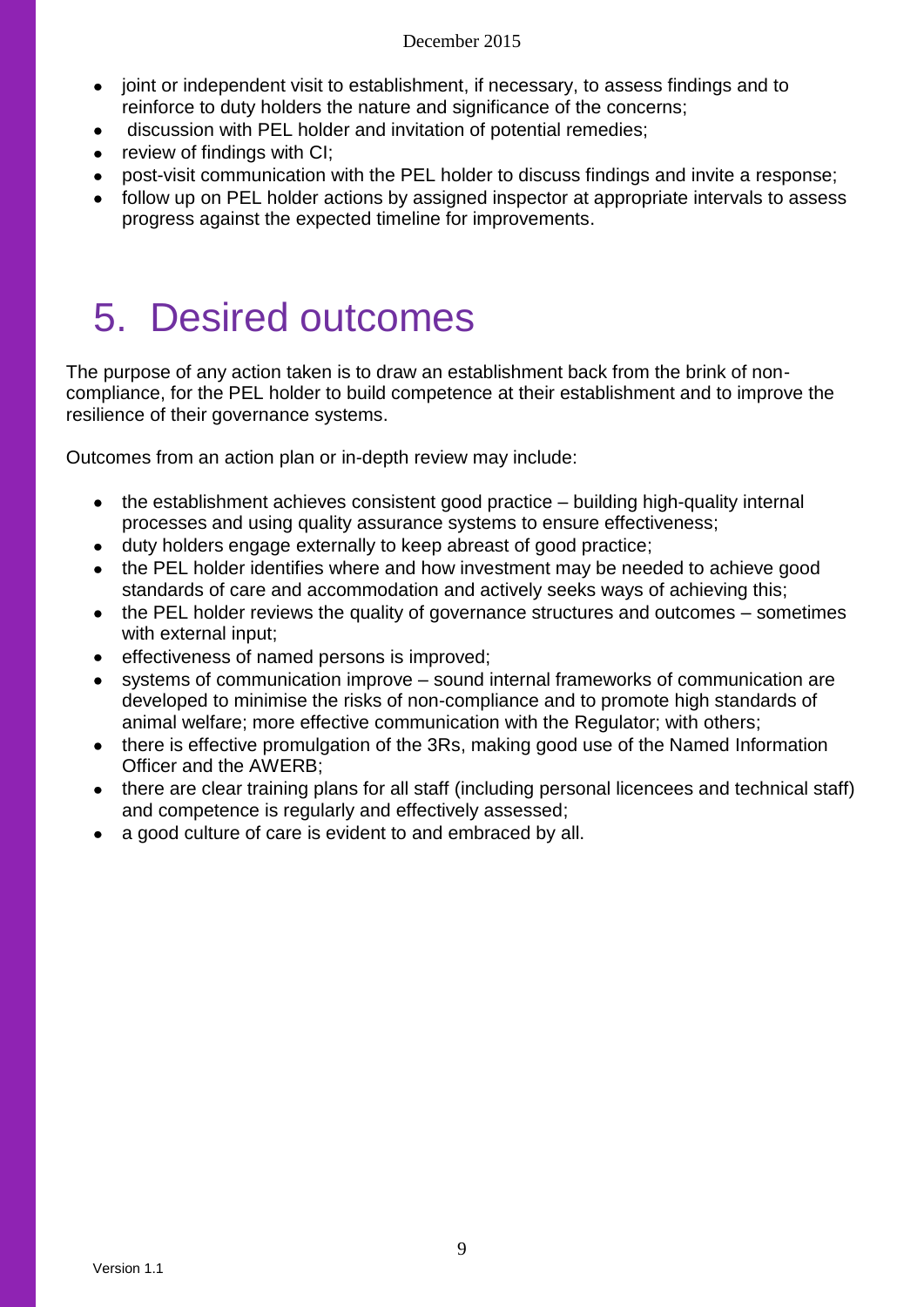# **Glossary**

| 3Rs<br><b>ASPA/The Act</b><br><b>ASRU</b><br><b>ASC</b><br><b>AWERB</b><br><b>CI</b> | The Three 'Rs' – Replacement, Reduction, Refinement<br>Animals (Scientific Procedures) Act 1986<br>Animals in Science Regulation Unit<br>Animals in Science Committee<br>Animal Welfare and Ethical Review Body<br>Chief Inspector |
|--------------------------------------------------------------------------------------|------------------------------------------------------------------------------------------------------------------------------------------------------------------------------------------------------------------------------------|
| <b>Code of Practice</b>                                                              | Code of Practice for the care and accommodation of animals issued under<br>section 21 of ASPA                                                                                                                                      |
| <b>IMT</b>                                                                           | The Inspectorate Management Team, comprising the Chief Inspector, the<br>Principal Inspectors and the Operations and Strategy Manager                                                                                              |
| <b>LASA</b>                                                                          | The Laboratory Animal Science Association                                                                                                                                                                                          |
| <b>NACWO</b>                                                                         | Named Animal Care and Welfare Officer                                                                                                                                                                                              |
| <b>Named Persons</b>                                                                 | People with specific responsibilities at an establishment, including the<br>NACWO and NVS                                                                                                                                          |
| <b>NIO</b>                                                                           | <b>Named Information Officer</b>                                                                                                                                                                                                   |
| <b>NPRC</b>                                                                          | Named Person Responsible for Compliance with the terms and conditions<br>of an establishment licence                                                                                                                               |
| <b>NTCO</b>                                                                          | Named Training and Competency Officer                                                                                                                                                                                              |
| <b>NVS</b>                                                                           | <b>Named Veterinary Surgeon</b>                                                                                                                                                                                                    |
| <b>PEL</b>                                                                           | Establishment licensed under ASPA                                                                                                                                                                                                  |
| <b>PELh</b>                                                                          | Establishment licence holder (or NPRC where the establishment is held by<br>a corporate entity)                                                                                                                                    |
| <b>PI</b>                                                                            | Principal Inspector; an experienced inspector with line management<br>responsibilities                                                                                                                                             |
| <b>PIL</b>                                                                           | Personal licence                                                                                                                                                                                                                   |
| <b>PPL</b>                                                                           | Project licence                                                                                                                                                                                                                    |
| <b>RCVS</b>                                                                          | Royal College of Veterinary Surgeons                                                                                                                                                                                               |
| <b>RSPCA</b>                                                                         | Royal Society for the Prevention of Cruelty to Animals                                                                                                                                                                             |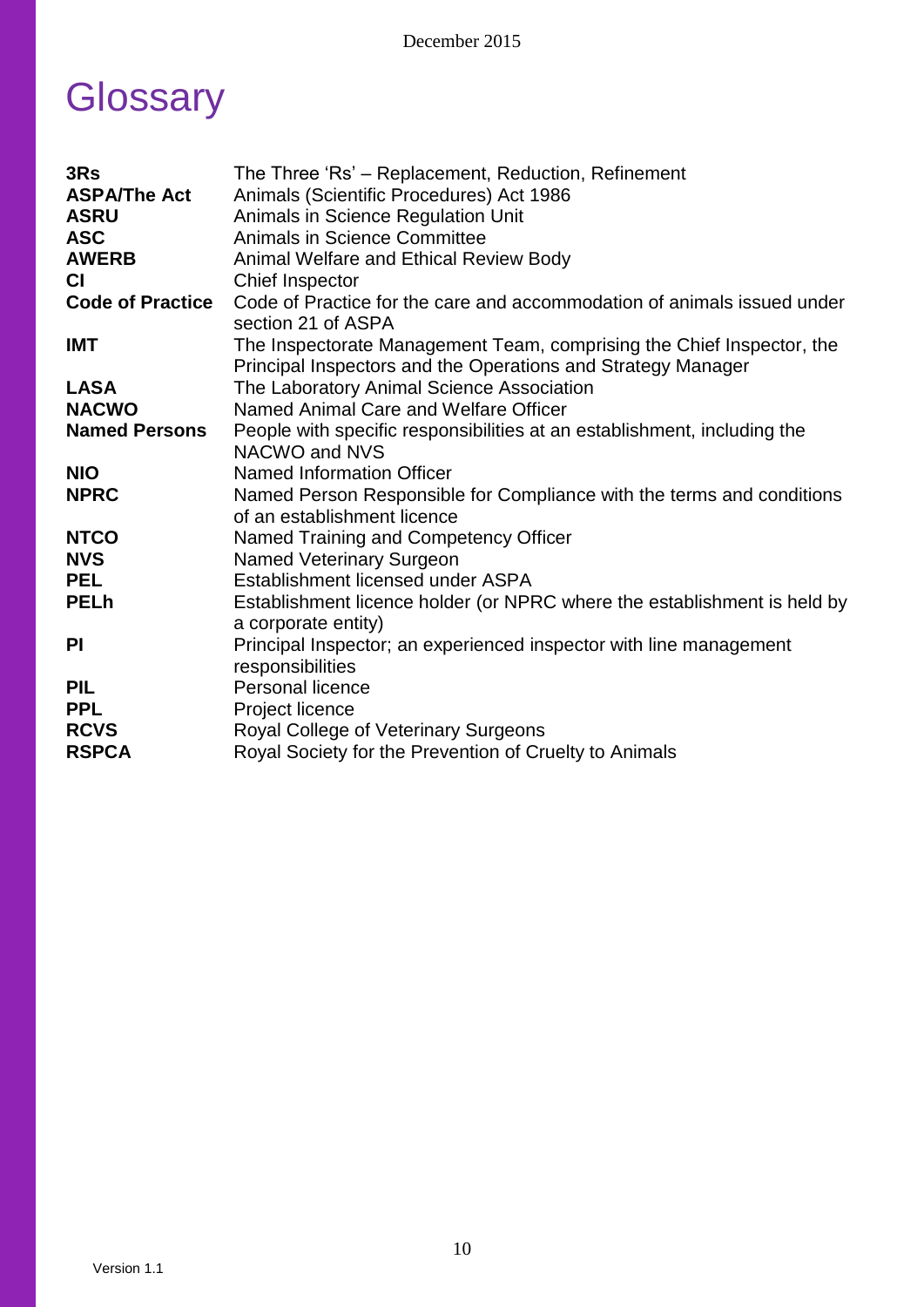#### **Appendix A Examples of indicators of low-level concerns**

Note: This is not an exhaustive list and other factors are also inspected and assessed. In particular, the effectiveness of named person performance is assessed being mindful of the following criteria:

- quality of relevant technical knowledge;
- engagement/accessibility to other duty holders;
- **e** effectiveness of communication;
- commitment to continued professional development;
- quality of record keeping; and,  $\bullet$
- approach to role and responsibilities.  $\bullet$

| <b>Factor: Facilities and animal</b><br>care                      | <b>Indicators of good practice</b>                                                                            | <b>Indicators of low-level</b><br>concern                                                                         |
|-------------------------------------------------------------------|---------------------------------------------------------------------------------------------------------------|-------------------------------------------------------------------------------------------------------------------|
| Is the establishment adequately<br>resourced, including staffing? | Good staff relationships with<br>positive team-working by duty<br>holders                                     | Care staff appear overburdened<br>and/or unsupported by<br>management                                             |
|                                                                   | Staff numbers appropriate to the<br>size of the establishment, type of<br>work and type of animals            | Staffing levels seem low<br>compared to units with a similar<br>volume of work                                    |
|                                                                   | Low turnover of staff and minimal<br>need for agency staff to 'plug the<br>gaps'                              | Key staff lack experience of the<br>animals and work                                                              |
|                                                                   | Sufficient time and resource for<br>daily, adequate routine<br>monitoring                                     | High staff turnover<br>Disgruntled, demotivated,<br>uninterested staff who indicate<br>that they feel undervalued |
|                                                                   |                                                                                                               | Frequent unexplained staff<br>absences                                                                            |
|                                                                   |                                                                                                               | Unpopular management/<br>employment issues or other<br>difficult staff relations                                  |
|                                                                   |                                                                                                               | Inadequate staffing cover at<br>weekends. Higher animal<br>mortalities at weekends                                |
|                                                                   |                                                                                                               | Corners being cut to the potential<br>detriment of animal welfare                                                 |
|                                                                   |                                                                                                               | Lack of resilience to cope with<br>natural fluctuations in staffing or<br>unexpected equipment failure            |
| Are facilities appropriate for the<br>type of animals held?       | The holding rooms, procedure<br>and service rooms are                                                         | Poorly designed or makeshift<br>accommodation                                                                     |
|                                                                   | appropriately designed to enable<br>care and tasks to be carried out<br>in a hygienic and safe<br>environment | Poorly controlled environmental<br>parameters                                                                     |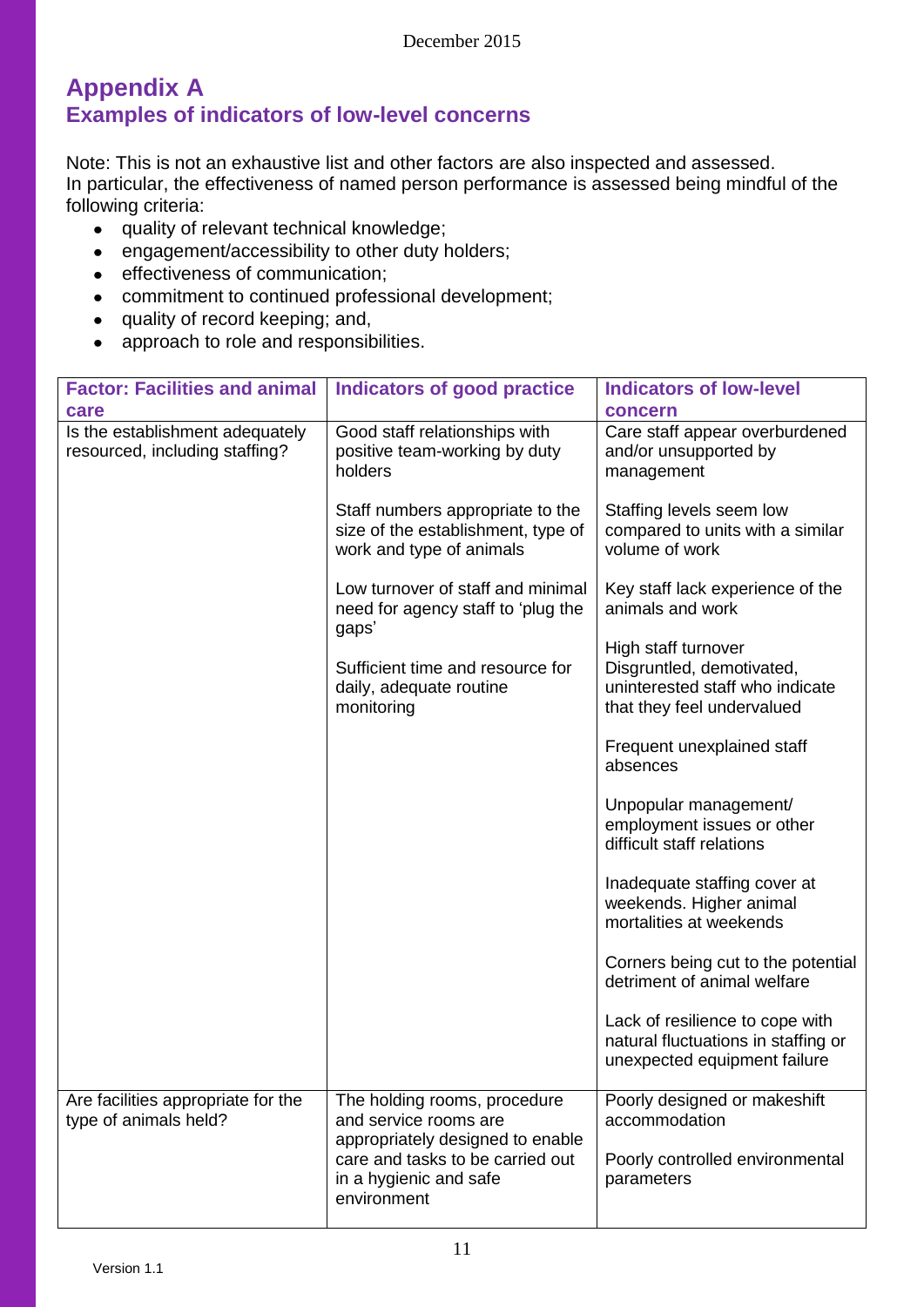|                                                                                            | Cages/tanks comply with Code<br>of Practice and advisory<br>standards                                          |                                                                                                                              |
|--------------------------------------------------------------------------------------------|----------------------------------------------------------------------------------------------------------------|------------------------------------------------------------------------------------------------------------------------------|
| Is there evidence of proactive<br>and reactive maintenance of<br>facilities and equipment? | A suitably planned maintenance,<br>repair and replacement<br>programme for infrastructure and<br>equipment     | Deterioration in the fabric of the<br>building, which might have<br>detrimental effects on animals<br>No planned maintenance |
|                                                                                            | Effective emergency response<br>systems                                                                        | programme/equipment not kept<br>in good repair                                                                               |
|                                                                                            |                                                                                                                | Emergency procedures fail when<br>tested                                                                                     |
| Is environmental enrichment<br>provided for all animals?                                   | A sound environmental<br>enrichment strategy is employed                                                       | Inconsistent use of<br>environmental enrichment with<br>no overall strategy of provision                                     |
| <b>Factor: Staffing, training &amp;</b><br>competency                                      | <b>Indicators of good practice</b>                                                                             | <b>Indicators of low-level</b><br>concern                                                                                    |
| Is the NVS visible, engaged and<br>effective?                                              | Specialist knowledge of the<br>species and models used                                                         | Infrequent visits and contact with<br>named persons.                                                                         |
|                                                                                            | Regular visiting regime with<br>sufficient availability for the<br>provision of advice                         | Anaesthetic/analgesic practices<br>out of date                                                                               |
|                                                                                            | Regular reports, input into<br>methods, timely advice on post-                                                 | Poor aseptic technique by<br>personal licensees                                                                              |
|                                                                                            | mortems of animals<br>Proactively provides advice and                                                          | NVS does not routinely engage<br>with scientists to promote<br>refinements                                                   |
|                                                                                            | training relating to aseptic<br>surgery, anaesthesia and<br>analgesia                                          | Does not challenge poor quality<br>science, welfare or husbandry                                                             |
|                                                                                            | Clinical records meet RCVS<br>standards and are easily<br>accessible to animal technicians                     |                                                                                                                              |
| Are NACWOs knowledgeable<br>and effective and supported by<br>the PELh?                    | NACWO appropriately supported<br>and empowered by the PELh<br>and senior management                            | Dirty and/or cluttered corridor;<br>inappropriate storage of<br>materials in procedure and<br>holding rooms and rooms not in |
|                                                                                            | Well respected and a role model<br>for junior technical staff                                                  | use are often left dirty and/or<br>untidy                                                                                    |
|                                                                                            | Good attention to facility fabric<br>and standards of hygiene and<br>tidiness                                  | Overburdened by paperwork and<br>rarely enters the animal unit/<br>insufficiently directly involved<br>with animal care      |
|                                                                                            | Regular liaison with PPL holders<br>and personal licensees through<br>meetings and with other named<br>persons | Poor knowledge of research<br>going on in their unit, humane<br>endpoints and their role in<br>relation to the animal use    |
|                                                                                            | Awareness of the licensees                                                                                     |                                                                                                                              |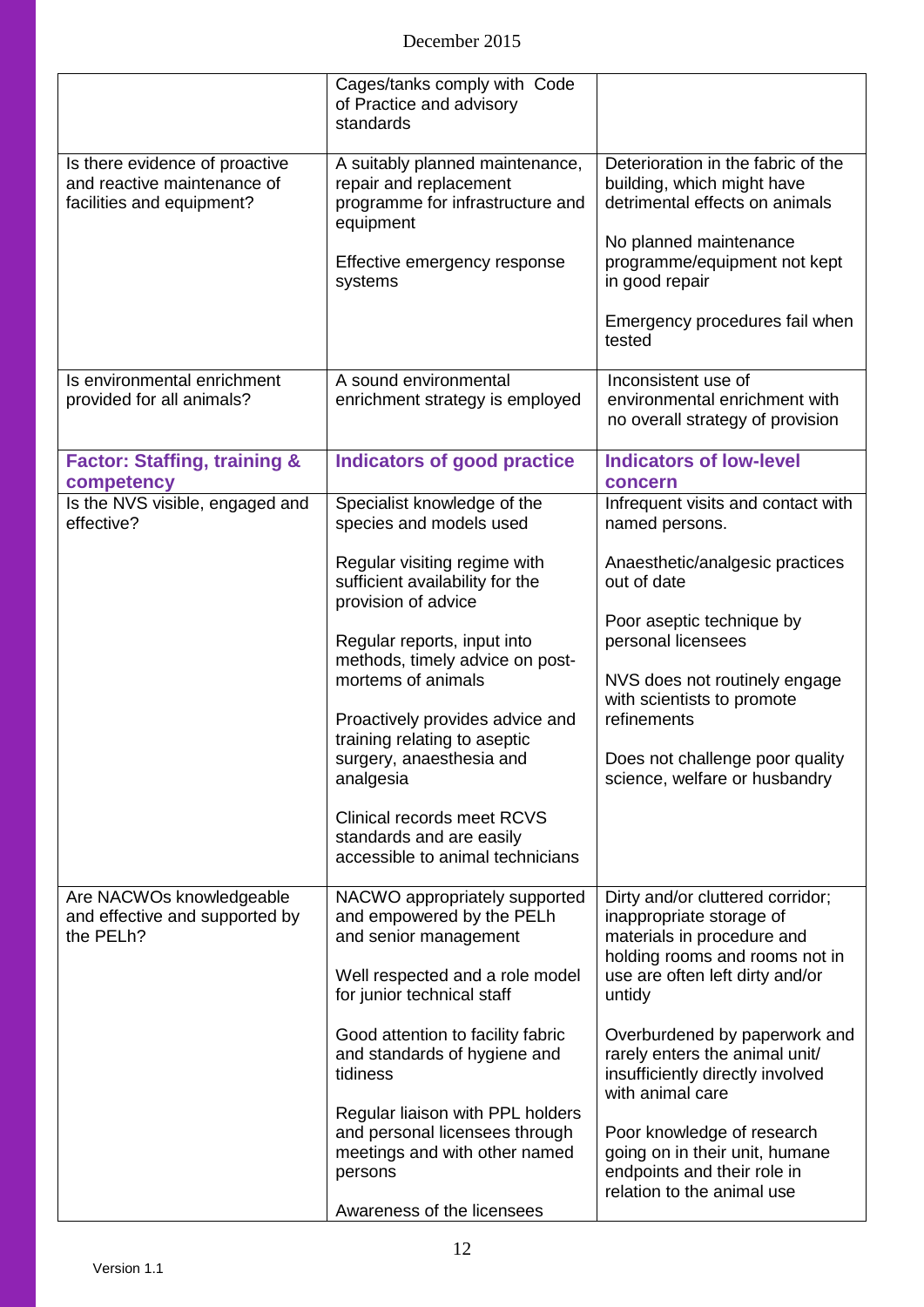| December 2015 |  |
|---------------|--|
|               |  |

|                                                                           | working in the unit and the type<br>of work undertaken by them                                      | Does not actively participate in<br>the AWERB process                          |
|---------------------------------------------------------------------------|-----------------------------------------------------------------------------------------------------|--------------------------------------------------------------------------------|
|                                                                           | Expert in the husbandry and care<br>of the species and types of<br>animals they are responsible for |                                                                                |
|                                                                           | Well organised                                                                                      |                                                                                |
| Is the NTCO active and<br>effective?                                      | Understands their role and<br>responsibilities                                                      | Little understanding of the role<br>Lacks time to fulfil role effectively      |
|                                                                           | Keeps up to date with<br>developments in training and<br>supervision                                | Training files are kept in an<br>inconsistent format                           |
|                                                                           | Good system for managing<br>contemporaneous training files                                          | No system for regular review and<br>reassessment of competence                 |
|                                                                           | Engages with other NTCOs and<br>external networks                                                   |                                                                                |
| Is the NIO proactive and<br>effective?                                    | Understands their role                                                                              | NIO has little guidance on and<br>support for their role                       |
|                                                                           | Enthusiastically and pro-actively<br>gathers and disseminates<br>relevant information               | Duty holders not aware who the<br>NIO is or what their function is             |
|                                                                           | Knows how to find appropriate<br>sources of information                                             | Has little or no knowledge about<br>the animal work at the<br>establishment    |
|                                                                           | Has adequate resource for the<br>role                                                               |                                                                                |
| <b>Factor: Governance &amp;</b><br>communications                         | <b>Indicators of good practice</b>                                                                  | <b>Indicators of low-level</b><br>concern                                      |
| Is the establishment licence<br>holder visible, engaged and<br>effective? | PELh is knowledgeable about<br>the Act, the 3Rs and issues at<br>their establishment                | PELh disinterested and relies on<br>others for knowledge of the Act.           |
|                                                                           | PELh is well respected by<br>scientists and technical staff                                         | Does not engage with the<br>inspector                                          |
|                                                                           | Regularly meets with named<br>persons and AWERB                                                     | PELh rarely visits facilities or<br>meets with AWERB chair or<br>named persons |
|                                                                           | Where another person acts for<br>the PEL holder, regular meetings<br>are held with the PEL holder   | PELh lacks influence and/or<br>respect                                         |
|                                                                           | Supports named persons                                                                              |                                                                                |
|                                                                           | Attends event for PELhs and<br>keeps up to date with Home<br>Office communications                  |                                                                                |
| Are there good working<br>relationships between animal                    | Regular meetings to allow two-<br>way communication                                                 | Animal technologists are<br>disinterested in their work                        |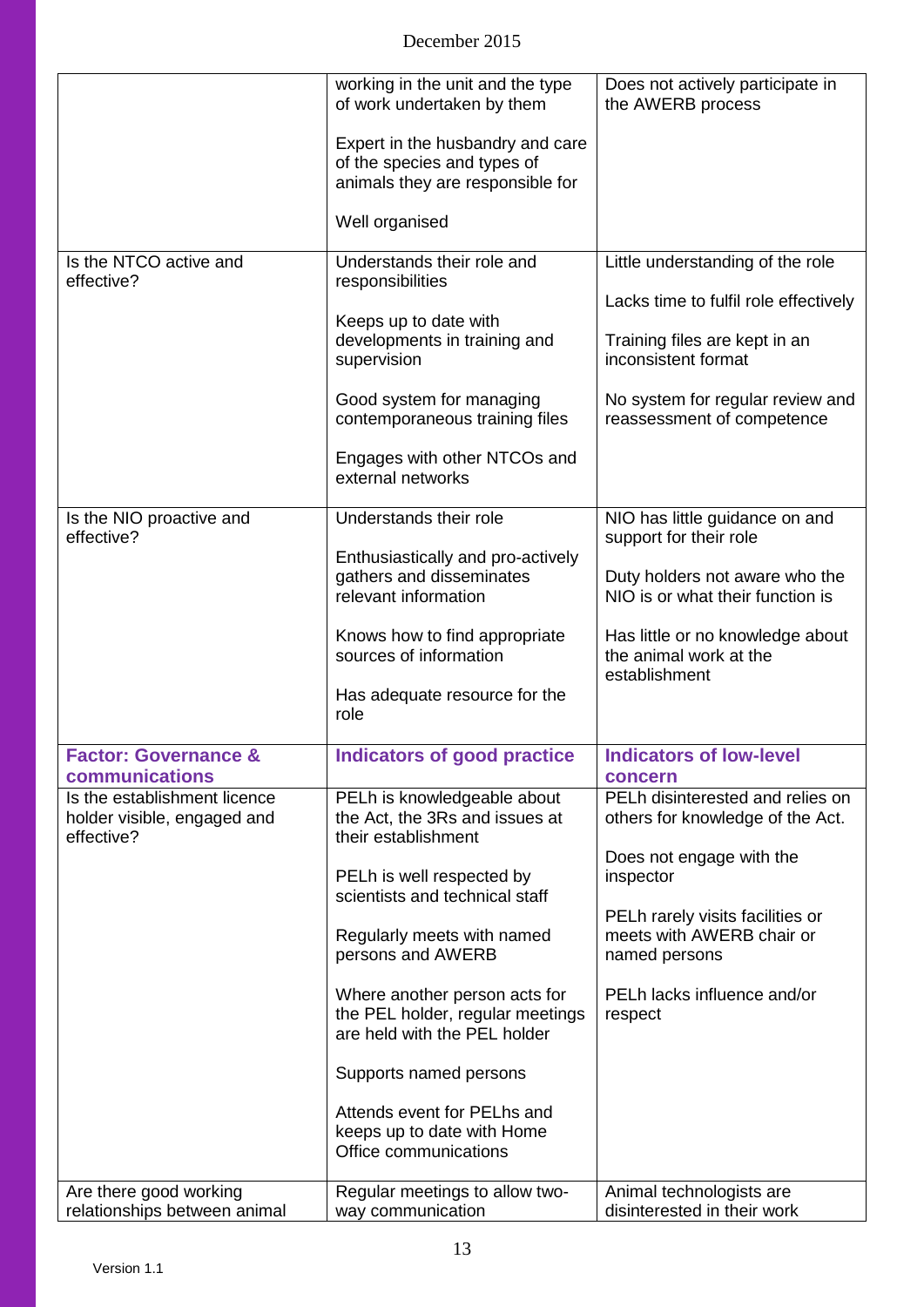| technologists and scientists?                                                                 |                                                                                                                                            |                                                                                                                                                                                       |
|-----------------------------------------------------------------------------------------------|--------------------------------------------------------------------------------------------------------------------------------------------|---------------------------------------------------------------------------------------------------------------------------------------------------------------------------------------|
|                                                                                               | Animal technologists and<br>scientists working together to<br>provide care of the animals                                                  | Scientists rarely discuss studies<br>with animal care/technical staff                                                                                                                 |
|                                                                                               | Animal technologists are<br>knowledgeable about the<br>purpose of the work, likely<br>adverse effects and the relevant<br>humane endpoints | PPL holder appears<br>disengaged with animal work/<br>project and personal licensees<br>are "too busy" to check animals<br>themselves and/or feel it is a<br>burden for them to do so |
|                                                                                               | Clear audit trails of<br>communications between<br>scientists and animal<br>technologists                                                  | Animal technologists have poor<br>knowledge of research going on<br>in their unit and their role in<br>relation to the animal use                                                     |
|                                                                                               |                                                                                                                                            | Poor understanding and<br>delineation of roles and<br>responsibilities by duty holders                                                                                                |
| Is there an effective system by<br>which staff can raise their<br>concerns?                   | A clear system is advertised<br>whereby concerns can be raised,<br>including anonymously                                                   | Disproportionate number of<br>concerns being raised with the<br>assigned inspector rather than<br>using the establishment's internal                                                  |
|                                                                                               | It is made clear that anyone<br>raising a concern will be properly<br>supported by management                                              | communication mechanisms<br>No local mechanisms for staff to<br>raise their concerns                                                                                                  |
| <b>Factor: Regulated</b><br>procedures                                                        | <b>Indicators of good practice</b>                                                                                                         | <b>Indicators of low-level</b><br>concern                                                                                                                                             |
| Are personal licensees properly<br>supervised, knowledgeable and<br>their competency checked? | A planned training programme<br>taking trainees from induction<br>through to competency<br>Well-maintained,                                | Absence or difficulty in auditing<br>training records<br>Records are out of date and<br>generally poor standard of record                                                             |
|                                                                                               | contemporaneous training<br>records                                                                                                        | keeping                                                                                                                                                                               |
|                                                                                               | A planned programme to review<br>and reassess competency                                                                                   | Inadequate supervision evident<br>on inspection or from the training<br>records                                                                                                       |
|                                                                                               |                                                                                                                                            | No evidence of how ongoing<br>competence is assessed and<br>recorded                                                                                                                  |
| Is the standard of asepsis during<br>surgery acceptable?                                      | NVS provides regular advice on<br>aseptic technique and peri-<br>surgical care                                                             | NVS does not provide advice or<br>advice is not taken                                                                                                                                 |
|                                                                                               | The Guiding Principles for                                                                                                                 | Poor or variable standards of<br>aseptic technique                                                                                                                                    |
|                                                                                               | preparing and undertaking<br>aseptic surgery published by<br>LASA in 2012 are followed                                                     | Poorly organised surgery/poor<br>infrastructure to support the<br>performance of aseptic surgery<br>e.g. sterile kits, gloves                                                         |
|                                                                                               |                                                                                                                                            | Evidence of poor post-operative                                                                                                                                                       |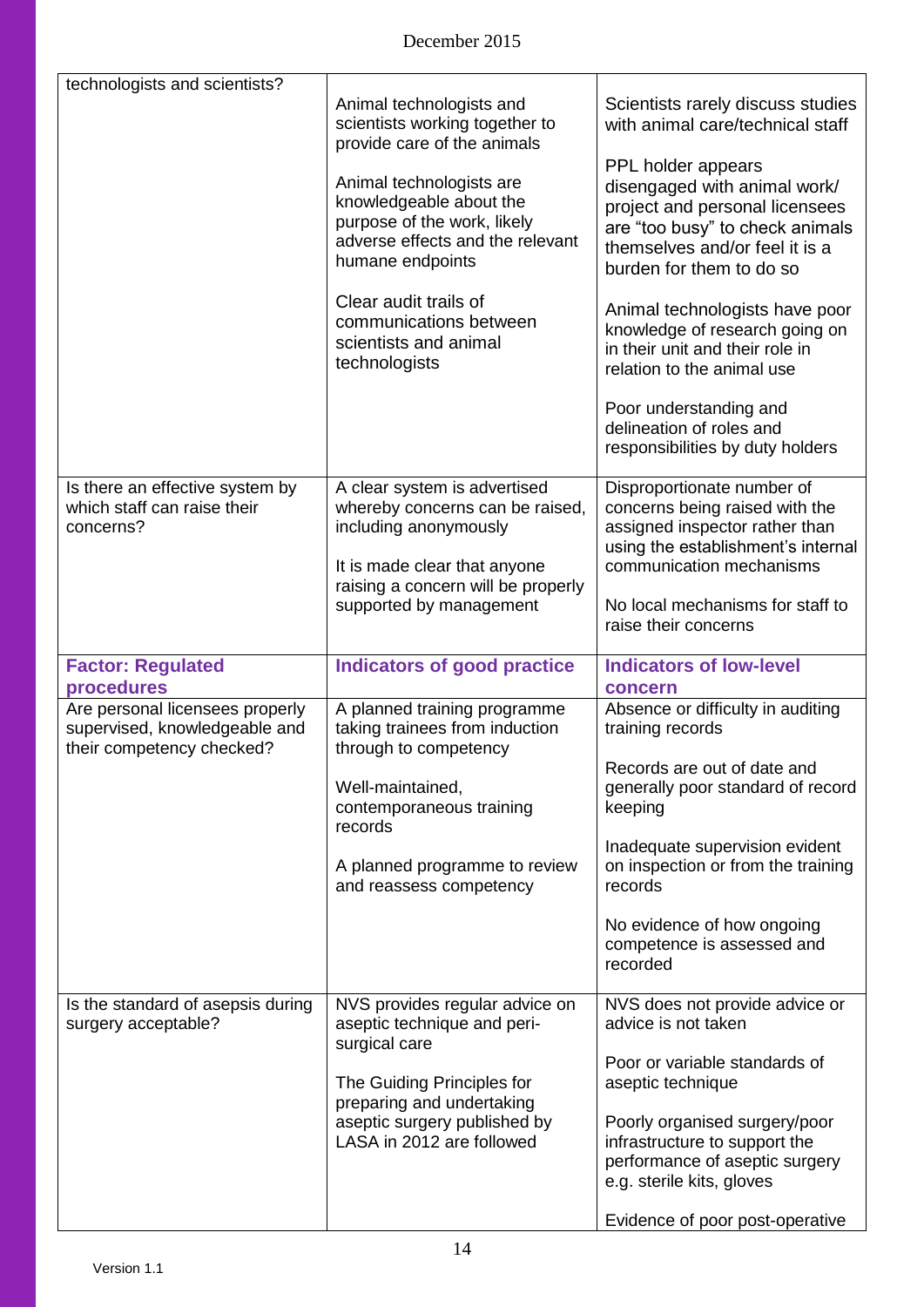|                                                                                                                                                                                                                                                                                                            |                                                                                                                                                                                                                                                                                                                                                                                                                                  | outcomes and infections                                                                                                                                                                                                                                                                                                                                                                                                                                                                                                                                                                          |
|------------------------------------------------------------------------------------------------------------------------------------------------------------------------------------------------------------------------------------------------------------------------------------------------------------|----------------------------------------------------------------------------------------------------------------------------------------------------------------------------------------------------------------------------------------------------------------------------------------------------------------------------------------------------------------------------------------------------------------------------------|--------------------------------------------------------------------------------------------------------------------------------------------------------------------------------------------------------------------------------------------------------------------------------------------------------------------------------------------------------------------------------------------------------------------------------------------------------------------------------------------------------------------------------------------------------------------------------------------------|
| Is analgesia used appropriately?                                                                                                                                                                                                                                                                           | NVS advice on anaesthesia and<br>analgesia readily accessible and<br>always followed                                                                                                                                                                                                                                                                                                                                             | Variable use of analgesia                                                                                                                                                                                                                                                                                                                                                                                                                                                                                                                                                                        |
| Are licences readily available?                                                                                                                                                                                                                                                                            | Project and personal licence<br>details easily accessible to<br>relevant staff                                                                                                                                                                                                                                                                                                                                                   | Licence authorities are not<br>routinely checked before<br>conducting procedures                                                                                                                                                                                                                                                                                                                                                                                                                                                                                                                 |
| <b>Factor: AWERB</b>                                                                                                                                                                                                                                                                                       | <b>Indicators of good practice</b>                                                                                                                                                                                                                                                                                                                                                                                               | <b>Indicators of low-level</b><br>concern                                                                                                                                                                                                                                                                                                                                                                                                                                                                                                                                                        |
| Is the Animal Welfare & Ethical<br>Review Body (AWERB) active,<br>engaged and effective?                                                                                                                                                                                                                   | Regular meetings and feedback<br>to PPL holders and the PEL<br>holder<br>Reasonable quality of PPL<br>applications and amendments<br>submitted to the Home Office<br>All mandatory functions<br>undertaken, not just<br>consideration of PPL applications<br>Members attend national<br>meetings, such as the RSPCA<br>Lay Members' Forum<br><b>RSPCA/LASA Guiding Principles</b><br>on Good Practice for AWERBs<br>are followed | Fast-tracked PPLs with little<br>scrutiny of the application<br>Poor-quality or incomplete<br>licensing paperwork regularly<br>received by ASRU<br>Infrequent and erratic AWERB<br>meetings<br>Poor engagement of committee<br>members at AWERB meetings/<br>inadequate input from the NVS<br>and NACWO<br>AWERB discussions and outputs<br>compromised by local<br>management influences resulting<br>in a reluctance for members to<br>speak openly<br>Poor discussion of 3Rs<br>Poor consideration of animal<br>housing, enrichment, welfare and<br>operational processes to improve<br>these |
|                                                                                                                                                                                                                                                                                                            |                                                                                                                                                                                                                                                                                                                                                                                                                                  | Scientists do not respect<br><b>AWERB</b> outputs                                                                                                                                                                                                                                                                                                                                                                                                                                                                                                                                                |
| <b>Factor: Records</b>                                                                                                                                                                                                                                                                                     | <b>Indicators of good practice</b>                                                                                                                                                                                                                                                                                                                                                                                               | <b>Indicators of low-level</b><br>concern                                                                                                                                                                                                                                                                                                                                                                                                                                                                                                                                                        |
| Is record keeping of an<br>acceptable standard?<br>Do personal licensees and<br>other role holders have clear<br>training plans and records?<br>Are establishment licence<br>holder's records of<br>acceptable content and<br>quality?<br>Are PPL and PIL records of<br>acceptable content and<br>quality? | Planned training programme for<br>individuals across the<br>establishment with planned<br>review and reassessment<br><b>Proactive NTCO</b><br>All required records maintained<br>contemporaneously and made<br>available to all those who need to<br>see them                                                                                                                                                                    | Evidence of poor record keeping<br>Incomplete or inadequate killing<br>register                                                                                                                                                                                                                                                                                                                                                                                                                                                                                                                  |
| <b>Factor: Breeding &amp;</b>                                                                                                                                                                                                                                                                              | <b>Indicators of good practice</b>                                                                                                                                                                                                                                                                                                                                                                                               | <b>Indicators of low-level</b>                                                                                                                                                                                                                                                                                                                                                                                                                                                                                                                                                                   |